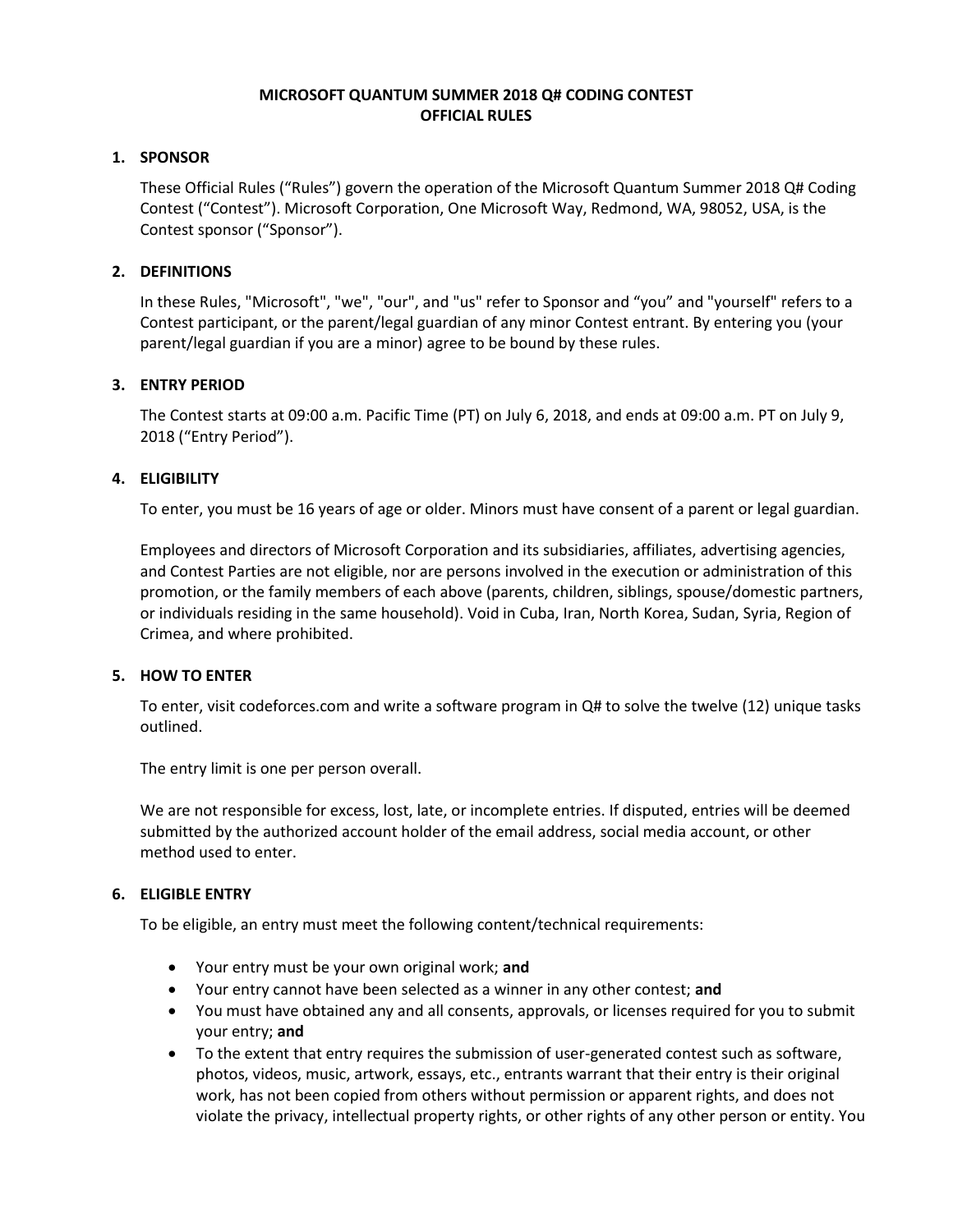may include Microsoft trademarks, logos, and designs, for which Microsoft grants you a limited license to use for the sole purposes of submitting an entry into this Contest; **and**

• Your entry may NOT contain, as determined by us in our sole and absolute discretion, any content that is obscene or offensive, violent, defamatory, disparaging or illegal, or that promotes alcohol, illegal drugs, tobacco or a particular political agenda, or that communicates messages that may reflect negatively on the goodwill of Microsoft.

#### **7. WINNER SELECTION AND NOTIFICATION**

Pending confirmation of eligibility, potential prize winners will be selected by Microsoft or their Agent or a qualified judging panel from among all eligible entries received based on the following judging criteria:

• 100% - Number of tasks solved correctly. In an event of a tie, the placement will be determined by the time taken to solve the tasks.

Winners will be selected from among all eligible entries received within 7 days following the Entry Period.

In the event of a tie between any eligible entries, an additional judge will break the tie based on the judging criteria described above. The decisions of the judges are final and binding. If we do not receive a sufficient number of entries meeting the entry requirements, we may, at our discretion, select fewer winners than the number of Contest Prizes described below. If public vote determines winners, it is prohibited for any person to obtain votes by any fraudulent or inappropriate means, including offering prizes or other inducements in exchange for votes, automated programs or fraudulent i.d's. Microsoft will void any questionable votes.

Winners will be notified via the contact information provided during entry no more than 7 days following judging with prize claim instructions, including submission deadlines. If a selected winner cannot be contacted, is ineligible, fails to claim a prize or fails to return any Forms, the selected winner will forfeit their prize and an alternate winner will be selected time allowing. If you are a potential winner and you are 16 or older, but are considered a minor in your place of legal residence, we may require your parent or legal guardian to sign all required forms on your behalf. Only three alternate winners will be selected, after which unclaimed prizes will remain unawarded.

#### **8. PRIZES**

The following prizes will be awarded:

**Fifty (50) First Prizes.** Each winner will receive a Microsoft Quantum T-shirt. Approximate Retail Value (ARV) \$9.25.

#### The total Approximate Retail Value (ARV) of all prizes: **\$462.50**

We will only award one (1) prize per person/company during the Entry Period. No more than the stated number of prizes will be awarded. No substitution, transfer, or assignment of prize permitted, except that Microsoft reserves the right to substitute a prize of equal or greater value in the event the offered prize is unavailable. Prizes will be sent no later than 28 days after winner selection. Prize winners may be required to complete and return prize claim and / or tax forms ("Forms") within the deadline stated in the winner notification. Taxes on the prize, if any, are the sole responsibility of the winner, who is advised to seek independent counsel regarding the tax implications of accepting a prize. By accepting a prize, you agree that Microsoft may use your entry, name, image and hometown online and in print, or